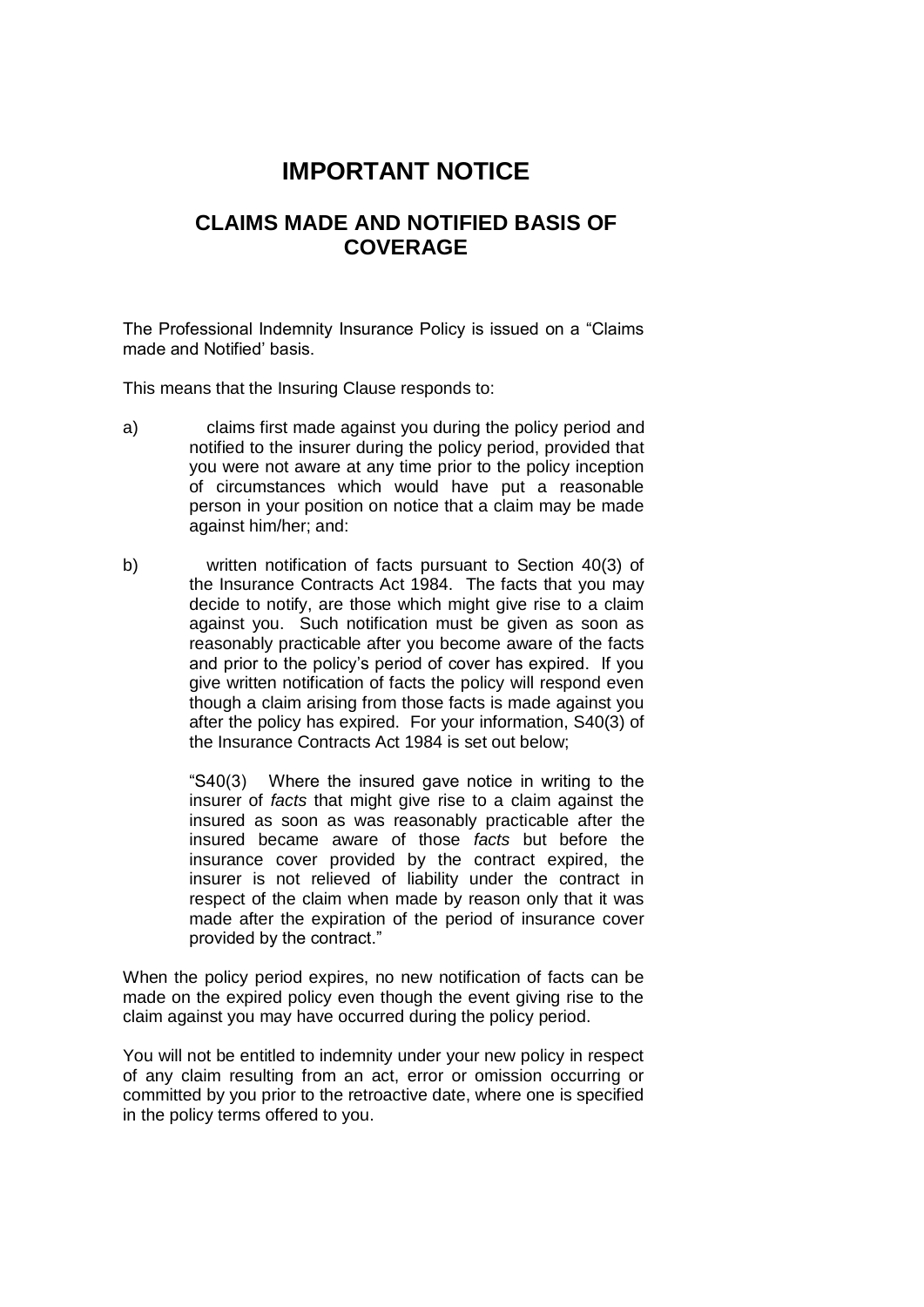### **Notice to the Proposed Insured**

It is a requirement of the Insurance Contracts Act 1984 and the Insurance (Agents and Brokers) Act, 1984 that the following notices 1, 2, 3, 4 and 5 be brought to your attention before you complete this proposal form.

#### **1. Duty of Disclosure**

Before you enter into a contract of general insurance with an insurer, you have a duty, under the Insurance Contracts Act 1984, to disclose to the insurer every matter that you know, or could reasonably be expected to know, is relevant to the insurer's decision whether to accept the risk of insurance, and if so, on what terms.

You have the same duty to disclose those matters to the insurer before you renew, extend, vary or reinstate a contract of general insurance.

Your duty, however, does not require disclosure of any matter:

- that diminishes the risk to be undertaken by the insurer;
- that is of common knowledge;
- that your insurer knows or, in the ordinary course of his business, ought to know;
- as to which compliance with your duty is waived by the insurer.

#### **Non-disclosure**

If you fail to comply with your duty of disclosure, the insurer may be entitled to reduce its liability under the contract in respect of a claim, refuse to pay the claim or may cancel the contract. If your non-disclosure is fraudulent, the insurer may also have the option of avoiding the contract from its beginning.

#### **2. Claims Made and Notified Basis of Coverage**

The Professional Indemnity Insurance Policy is issued on a 'Claims made and Notified' basis.

This means that the Insuring Clause responds to:

- a) claims first made against you during the policy period and notified to the insurer during the policy period, provided that you were not aware at any time prior to the policy inception of circumstances which would have put a reasonable person in your position on notice that a claim may be made against him/her; and:
- b) written notification of facts pursuant to Section 40(3) of the Insurance Contracts Act 1984. The facts that you may decide to notify, are those which might give rise to a claim against you. Such notification must be given as soon as reasonably practicable after you become aware of the facts and prior to policy's period of cover has expired. If you give written notification of facts the policy will respond even though a claim arising from those facts is made against you after the policy has expired. For your information, S40(3) of the Insurance Contracts Act 1984 is set out below;

"S40(3) Where the insured gave notice in writing to the insurer of *facts* that might give rise to claim against the insured as soon as was reasonably practicable after the insured became aware of those *facts* but before the insurance cover provided by the contract expired, the insurer is not relieved of liability under the contract in respect of the claim when made by reason only that it was made after the expiration of the period of insurance cover provided by the contract."

When the policy period expires, no new notification of facts can be made on the expired policy even though the event giving rise to the claim against you may have occurred during the policy period.

You will not be entitled to indemnity under your new policy in respect of any claim resulting from an act, error or omission occurring or committed by you prior to the retroactive date, where one is specified in the policy terms offered to you.